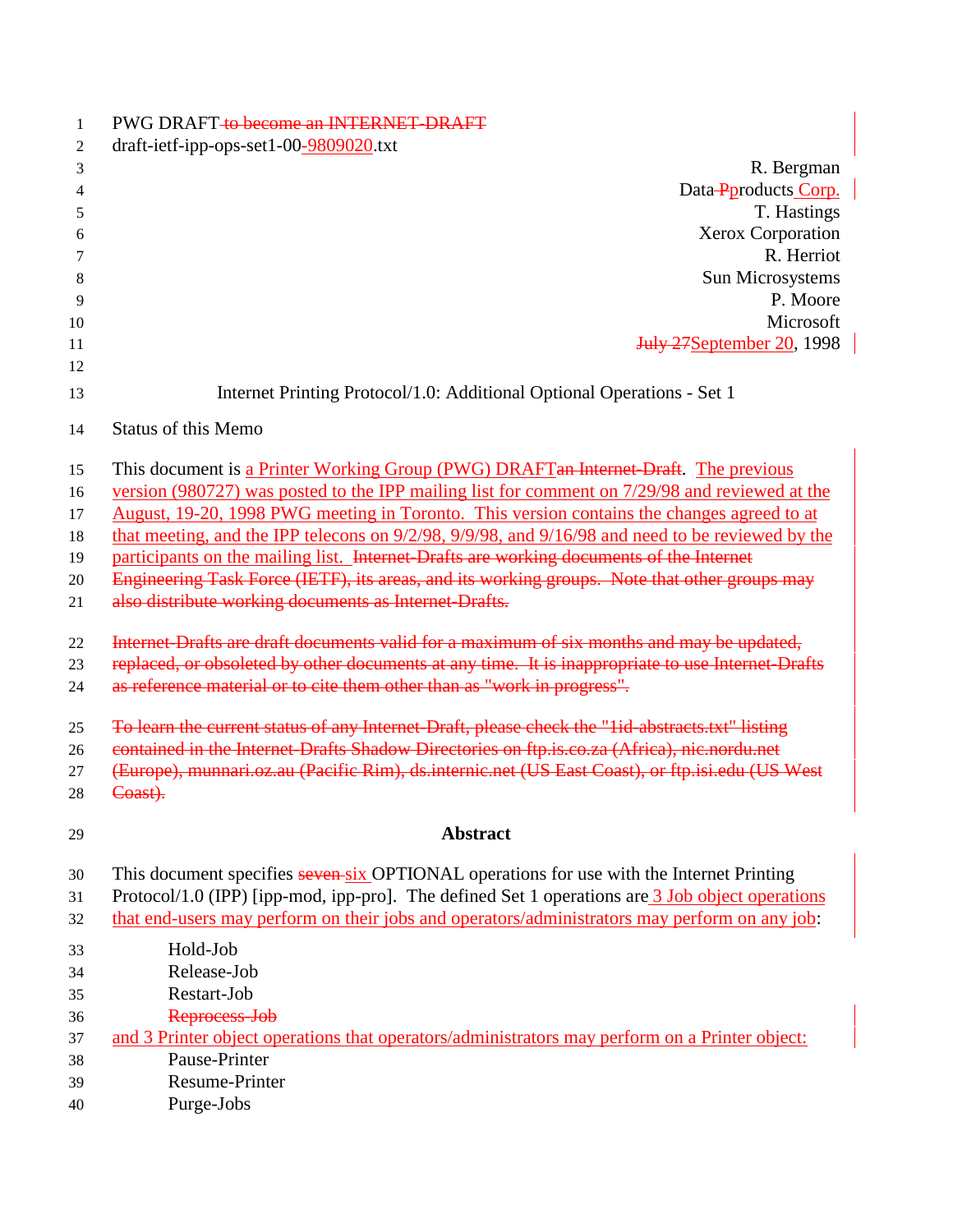| 41 |                                                                                       |
|----|---------------------------------------------------------------------------------------|
| 42 | <b>Table of Contents</b>                                                              |
| 43 | $\mathbf{1}$                                                                          |
| 44 | $\overline{2}$                                                                        |
| 45 |                                                                                       |
| 46 |                                                                                       |
| 47 |                                                                                       |
| 48 |                                                                                       |
| 49 |                                                                                       |
| 50 | Additional "job-state-reasons" and the Job History concept<br>8<br>3 <sup>1</sup>     |
| 51 | 8<br>3.1 The "job history" concept                                                    |
| 52 | 3.2 Add a new job-restartable' value to the "job-state-reasons" attribute<br>9        |
| 53 | $\overline{4}$                                                                        |
| 54 |                                                                                       |
| 55 | 4.1.1 Add a new 'moving-to-paused' value to the "printer-state-reasons" attribute  14 |
| 56 |                                                                                       |
| 57 |                                                                                       |
| 58 | 5                                                                                     |
| 59 | 65                                                                                    |
|    |                                                                                       |

 $60\,$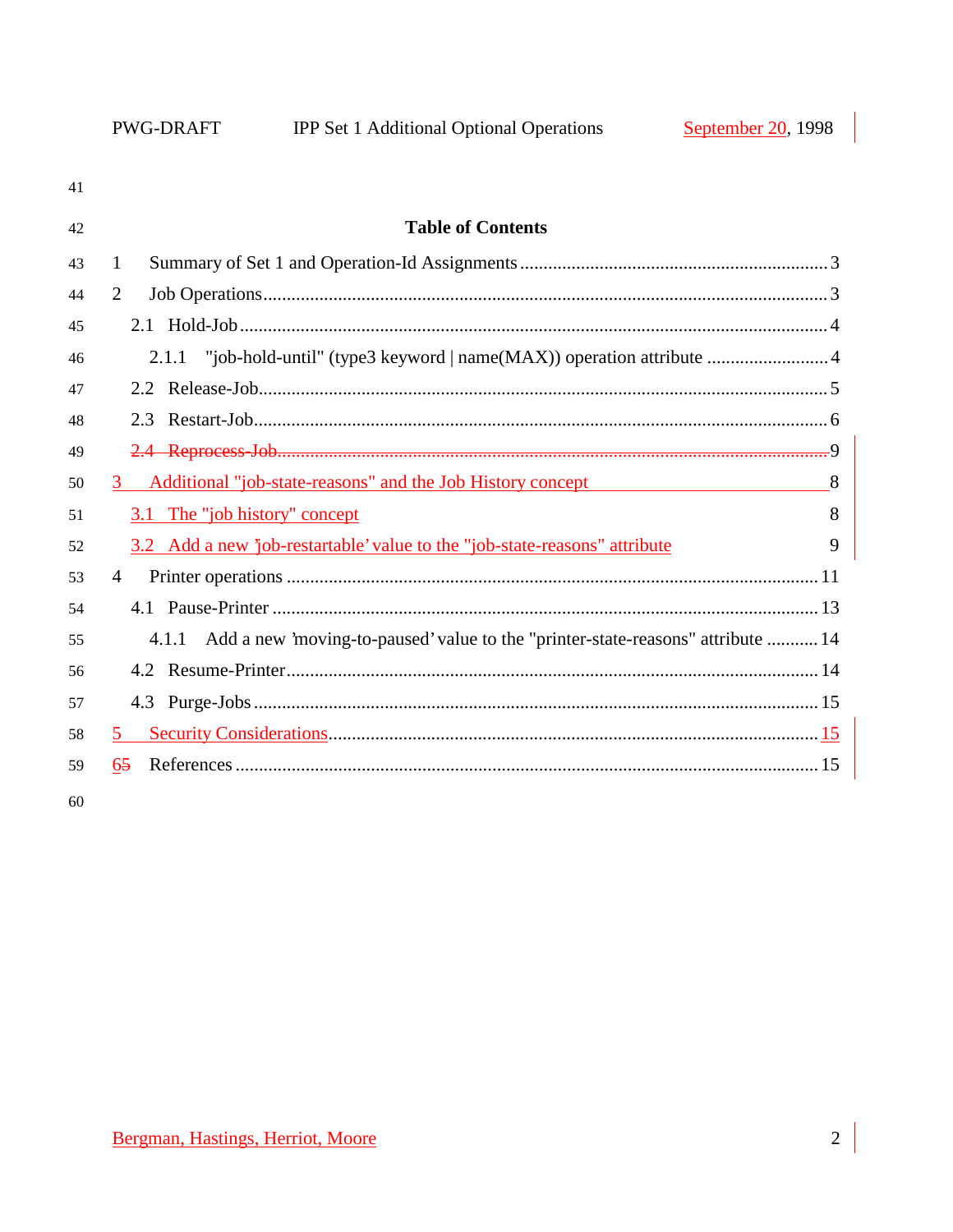## 61 **1 Summary of Set 1 and Operation-Id Assignments**

62 The Set 1 operations are summarized in the following table:

| Operation<br>Name     | Operation-<br>Id | Brief description                                                                                           |
|-----------------------|------------------|-------------------------------------------------------------------------------------------------------------|
| Hold-Job              | 0x000C           | Holds a pending job so that it cannot be scheduled for<br>processing                                        |
| Release-Job           | 0x000D           | Allows a previously held job to be scheduled for<br>processing                                              |
| Restart-Job           | 0x000E           | Restarts a completed job as the same job on the same<br>Printer object                                      |
| Reprocess-Jol         | 0x000F           | Reserved for the future. Reprocesses a completed job as a<br>new copy of the job on the same Printer object |
| Pause-Printer         | 0x0010           | Stops the device( $s$ ) as soon as possible from processing<br>jobs                                         |
| <b>Resume-Printer</b> | 0x0011           | Resumes the device(s) processing jobs                                                                       |
| Purge-Jobs            | 0x0012           | Removes all jobs from the Printer regardless of job state                                                   |

63 All of the attributes operations in Set 1 are OPTIONAL for an IPP object to support. Unless the

64 specification of an OPTIONAL operation requires support of another OPTIONAL operation,

65 conforming implementations may support any combination of these operations.

## 66 **2 Job Operations**

67 The job operations in Set 1 are for use by end users on their jobs and by operators and

68 administrators on any jobs. The operation attributes in requests and responses for the job

69 operations are the same as the standard Cancel-Job operation (see [model] 3.3.3). Additional

70 operation attributes are specified that the client MAY supply in a request. In addition, the IPP

71 object MUST return the "job-state" [ipp-mod 4.3.7] attribute and, if supported, the "job-state-

72 reasons" [ipp-mod 4.3.8] attribute in the response as Group 3 Job Attributes in order to indicate

- 73 the effect of the operation on the job object.
- 74 Note: In order to keep the operations in Operation Set 1 simple, they are rejected when the job is
- 75 in the 'processing' or 'processing-stopped' states. If operations are needed to affect jobs while in
- 76 these states, they will be added as additional operations, rather than overloading these operations.
- 77 Then it is clear to clients by querying the Printer object's "operations-supported" [ipp-mod]
- 78 4.4.13] what the behavior is.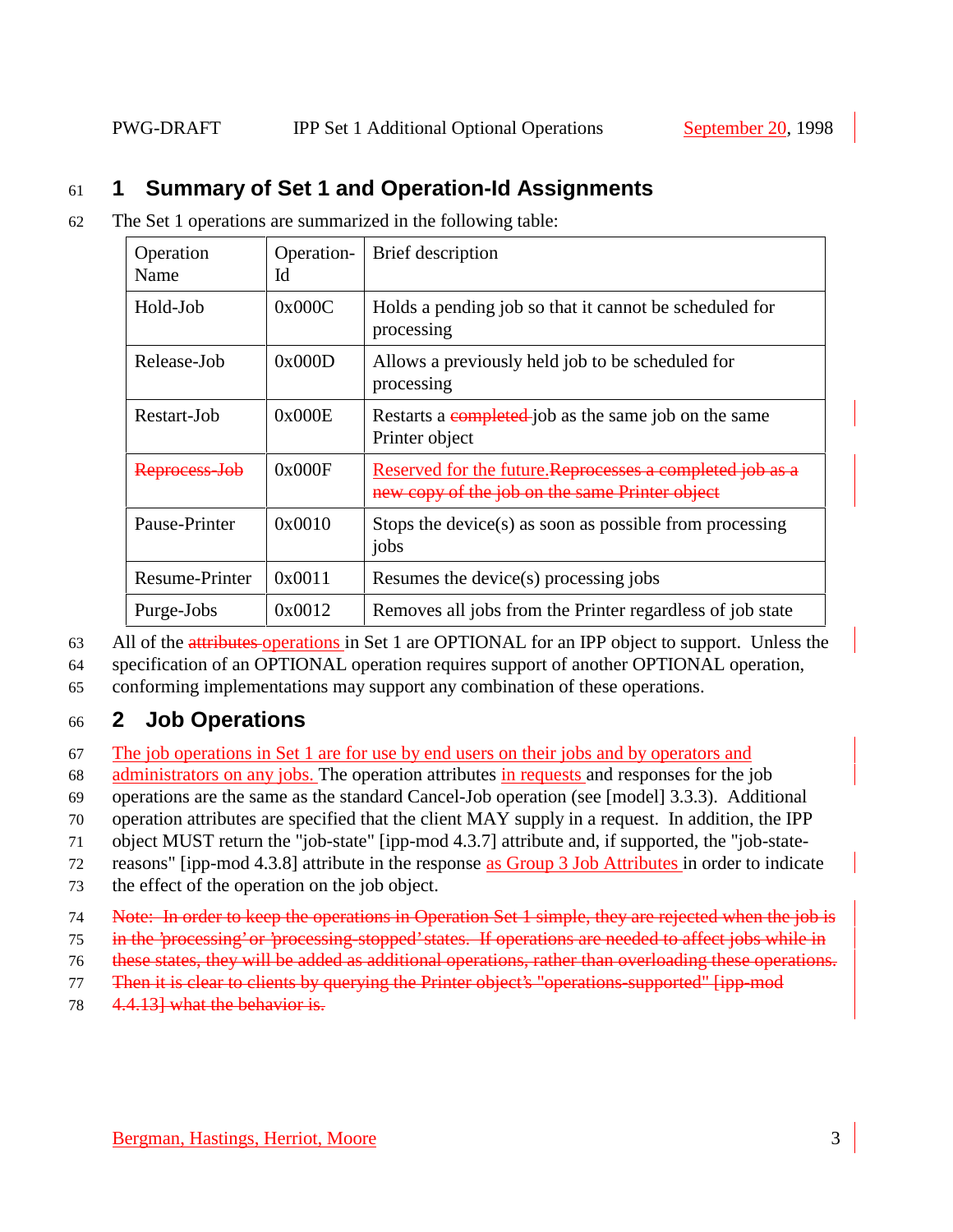## **2.1 Hold-Job**

- This operation allows a client to hold a pending job in the queue so that it is not eligible for
- scheduling. If the Hold-Job operation is supported, then the Release-Job operation MUST be
- supported, and vice-versa.

## **2.1.1 "job-hold-until" (type3 keyword | name(MAX)) operation attribute**

- 84 The client OPTIONALLY supplies this attribute. The IPP object MUST support this operation
- 85 attribute in a Hold-Job request, if it supports the "job-hold-until" Job template attribute in create

operations. See [ipp-mod] section 4.2.2. Otherwise, the IPP object NEED NOT support the

"job-hold-until" operation attribute in a Hold-Job request. If supplied and supported, the IPP

object copies the attribute to the Job object, replacing the job's previous "job-hold-until"

- attribute, if present, and makes the job a candidate for scheduling during the supplied named time
- period.
- As with all operations, if the client supplies the "job-hold-until" (or any OPTIONAL) Operation
- attribute that is unknown or unsupported or the value is unsupported, the IPP object MUST
- accept and perform the operation, ignoring the unknown or unsupported operation attribute and
- returning the ignored or unsupported attributes and/or values in Group 2 Unsupported Attributes
- (see [ipp-mod] sections 3.3.3.2 and 16.3.6).
- If the client (1) supplies a value that specifies a time period that has already started or the 'no-

hold' value [ipp-mod 4.2.2] (meaning don't hold the job) and (2) the IPP object supports the "job-

hold-until" operation attribute and there are no other reasons to hold the job, the IPP object

99 MUST reject-accept the operation and make the job be a candidate for processing immediately

- (see [ipp-mod] Section 4.2.2)return the 'client-error-bad-syntax' error status code.
- The following new keyword value is defined for use with the "job-hold-until" Job Template
- attribute in job create operations and the "job-hold-until" operation attribute in Hold-Job and
- Restart-Job operations:

## 'indefinite': - the job is held indefinitely, until a client performs a Release-Job or Restart-**Job** operation

- 106 If the client does not supply a "job-hold-until" operation attribute in the request Hold-Job
- 107 operation, the IPP object MUST populate the job object with a "job-hold-until" attribute with the
- 'indefinite' value (if IPP object supports the "job-hold-until" attribute) and hold the job
- indefinitely, until a client performs a Release-Job or Restart-Job operation.
- The IPP object SHOULD support the "job-hold-until" Job Template attribute for use in job create
- operations with at least the 'indefinite' value, if it supports the Hold-Job operation. Otherwise, a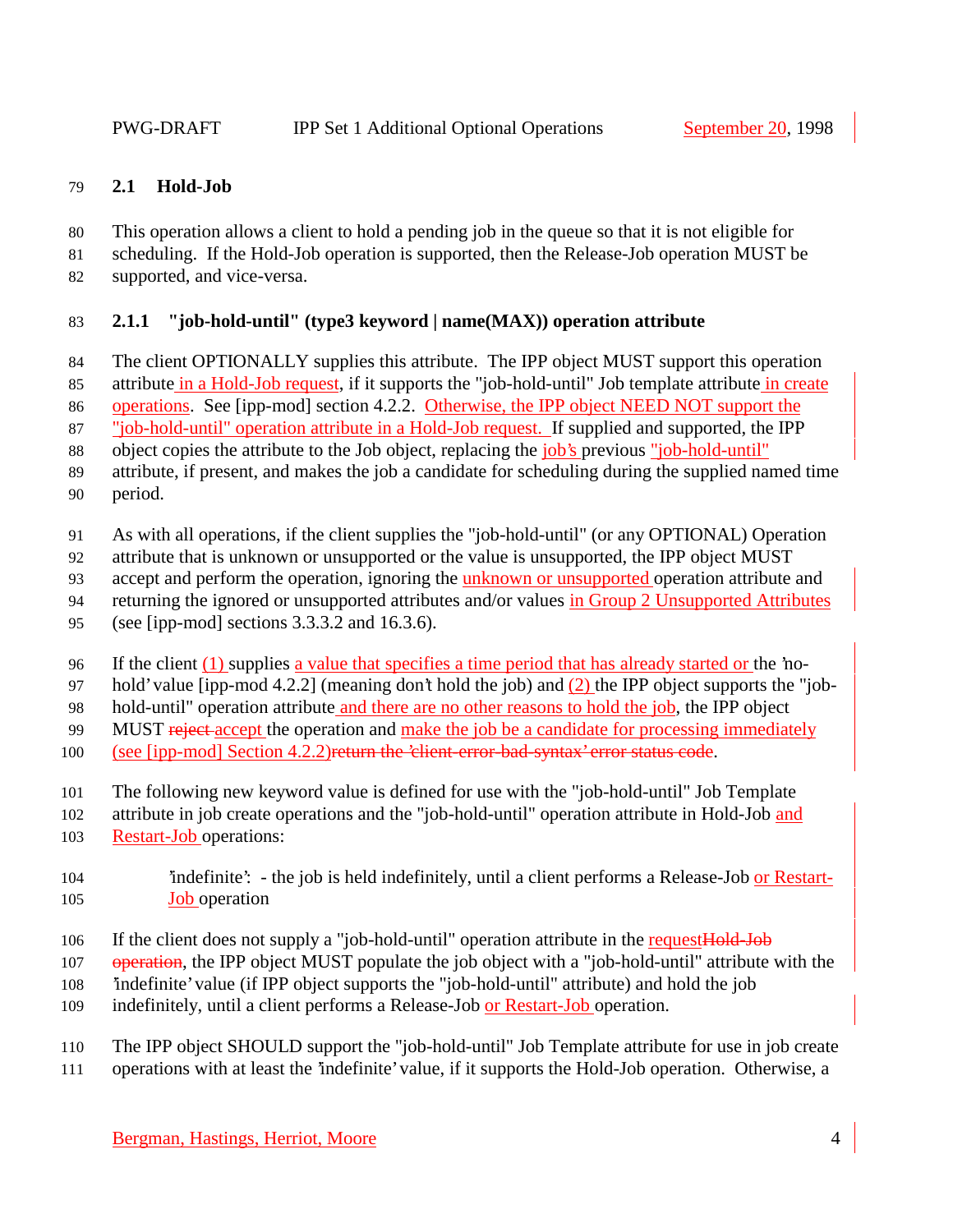- client cannot create a job and hold it immediately (without picking some supported time period
- in the future).
- The IPP object MUST accept or reject the request based on the job's current state, transition the
- job to the indicated new state, and return the indicated new "job-state" attribute and status code
- as follows:

| Current "job-state"  | New "job-state"      | IPP object's response status code and action: |
|----------------------|----------------------|-----------------------------------------------|
| 'pending'            | 'pending-held'       | 'successful-ok' See Note 1                    |
| 'pending'            | 'pending'            | <u>'successful-ok' See Note 2</u>             |
| 'pending-held'       | 'pending-held'       | 'successful-ok' See Note 1                    |
| 'pending-held'       | 'pending'            | Successful-ok' See Note 2                     |
| 'processing'         | 'processing'         | 'client-error-not-possible'                   |
| 'processing-stopped' | 'processing-stopped' | 'client-error-not-possible'                   |
| 'completed'          | 'completed'          | 'client-error-not-possible'                   |
| 'canceled'           | 'canceled'           | 'client-error-not-possible'                   |
| 'aborted'            | 'aborted'            | 'client-error-not-possible'                   |

- Note 1: If the OPTIONAL "job-state-reasons" attribute is supported and if the implementation
- supports multiple reasons for a job to be in the 'pending-held' state, the IPP object MUST add the
- 'job-hold-until-specified' value to the job's "job-state-reasons" attribute.
- Note 2: If the IPP object supports the "job-hold-until" operation attribute, but the specified time
- period has already started (or is the 'no-hold' value) and there are no other reasons to hold the job,
- the IPP object MUST make the job be a candidate for processing immediately (see [ipp-mod]
- 123 Section 4.2.2) by putting the job in the 'pending' state.
- Note: In order to keep the Hold-Job operation simple, such a request is rejected when the job is
- in the 'processing' or 'processing-stopped' states. If an operation is needed to hold jobs while in
- these states, it will be added as an additional operation, rather than overloading the Hold-Job
- operation. Then it is clear to clients by querying the Printer object's "operations-supported" [ipp-
- mod 4.4.13] and the Job object's "job-state" [ipp-mod 4.3.7] attributes which operations are
- possible.
- *Access Rights:* The requesting user must either be the submitter of the job or an operator or
- 131 administrator of the Pprinter object (see [ipp-mod] Section 1). Otherwise, the IPP object MUST
- reject the operation and return: 'client-error-forbidden', 'client-error-not-authenticated', or 'client-
- error-not-authorized' as appropriate.

## **2.2 Release-Job**

- This operation allows a client to release a previously held job so that it is again eligible for
- scheduling. This operation removes the "job-hold-until" job attribute, if present, from the job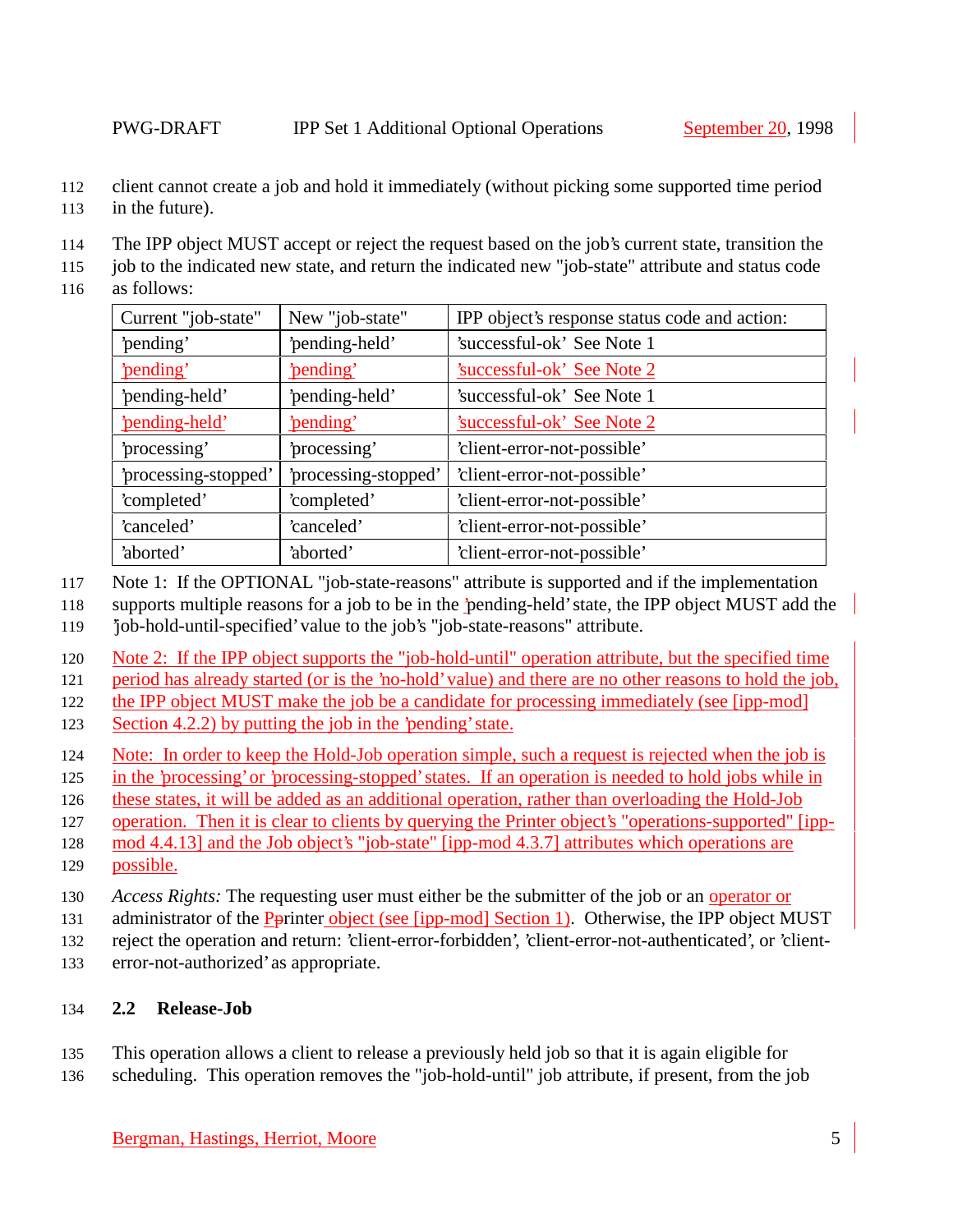- 137 object that had been supplied in the create or most recent Hold-Job or Restart-Job operation and remove its effect on the job.
- If the Hold-Job operation is supported, then the Release-Job operation MUST be supported, and vice-versa.
- If the OPTIONAL "job-state-reasons" attribute is supported, the IPP object MUST remove the
- 'job-hold-until-specified' value from the job's "job-state-reasons" attribute, if present.
- The IPP object MUST accept or reject the request based on the job's current state, transition the
- job to the indicated new state, and return the indicated new "job-state" attribute and status code
- as follows:

| Current "job-state"  | New "job-state"      | IPP object's response status code and action: |
|----------------------|----------------------|-----------------------------------------------|
| 'pending'            | 'pending'            | 'successful-ok' No effect on the job.         |
| 'pending-held'       | 'pending-held'       | 'successful-ok' See Note 1                    |
| 'pending-held'       | 'pending'            | 'successful-ok'                               |
| 'processing'         | 'processing'         | 'successful-ok' No effect on the job.         |
| 'processing-stopped' | 'processing-stopped' | 'successful-ok' No effect on the job.         |
| 'completed'          | 'completed'          | 'client-error-not-possible'                   |
| 'canceled'           | 'canceled'           | 'client-error-not-possible'                   |
| 'aborted'            | 'aborted'            | 'client-error-not-possible'                   |

Note 1: If there are other reasons to keep the job in the 'pending-held' state, such as 'resources-

are-not-ready', the job remains in the 'pending-held' state. Thus the 'pending-held' state is not just

for jobs that have the 'job-hold-until' applied to them, but are for any reason to keep the job from

being a candidate for scheduling and processing, such as 'resources-are-not-ready'. See the "job-

- hold-until" attribute ([ipp-mod] Section 4.2.2).
- *Access Rights:* The requesting user must either be the submitter of the job or an operator or
- 152 administrator of the Pprinter object. Otherwise, the IPP object MUST reject the operation and
- return: 'client-error-forbidden', 'client-error-not-authenticated', or 'client-error-not-authorized' as
- appropriate.

#### **2.3 Restart-Job**

- This operation allows a client to restart a job that is retained in the queue after processing has
- completed. As an implementation option, a job in the 'processing' and/or 'processing-stopped'
- states MAY be restarted.
- The job is moved to the 'pending' job state and restarts at the beginning on the same IPP Printer
- object with the same attribute values. The Job Description attributes that accumulate job
- progress, such as "job-impressions-completed", "job-media-sheets-completed", and "job-k-
- octets-processed", MUST be reset to 0 so that they give an accurate record of the job from its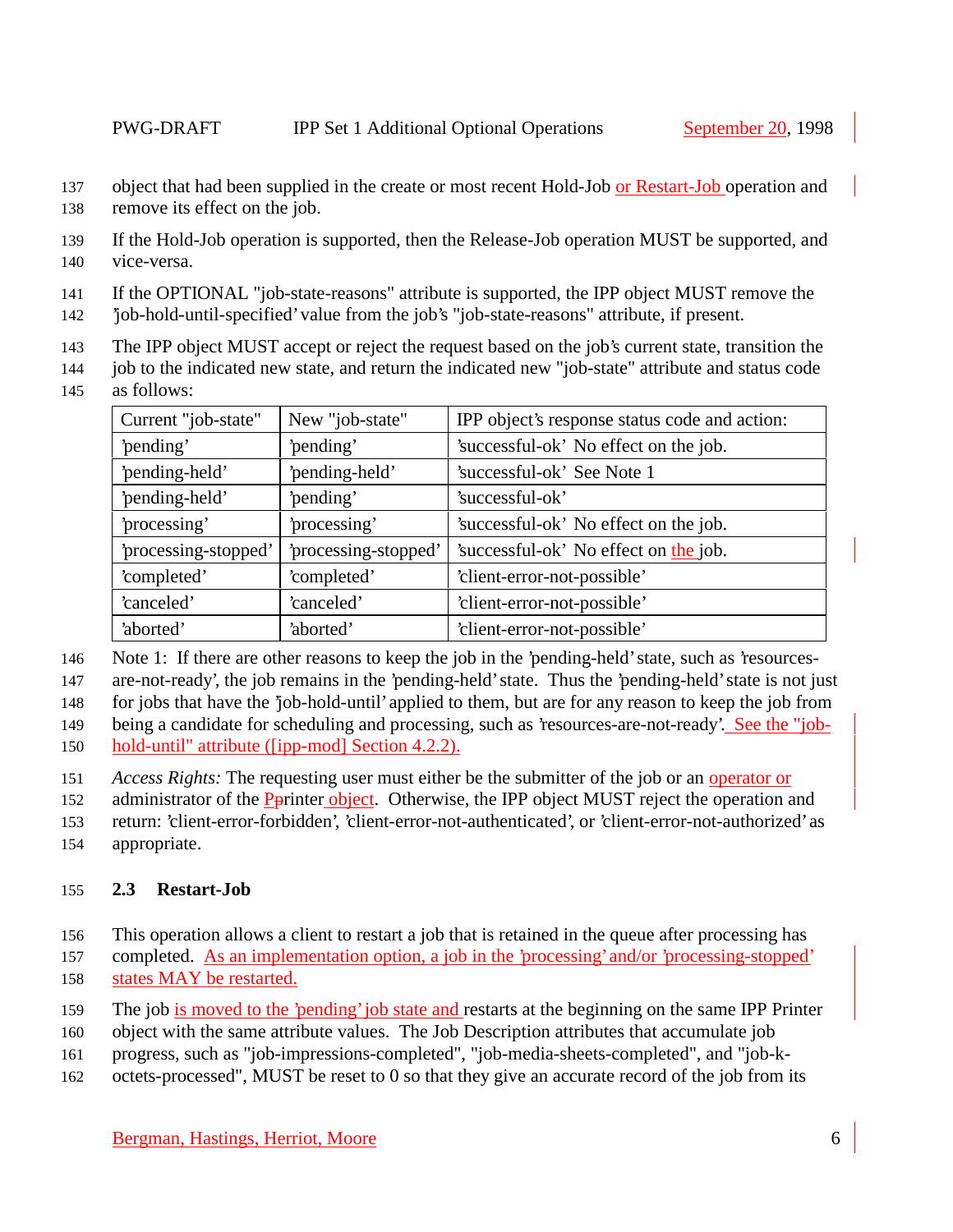163 restart point. The job object MUST continue to use the same "job-uri" and "job-id" attribute 164 values.

## 165 **2.3.1 "job-hold-until" (type3 keyword | name(MAX)) operation attribute**

166 The client OPTIONALLY supplies this attribute. The IPP object MUST support this operation

- 167 attribute in a Restart-Job request, if it supports the "job-hold-until" Job template attribute in
- 168 create operations. See [ipp-mod] section 4.2.2. Otherwise, the IPP object NEED NOT support
- 169 the "job-hold-until" operation attribute in a Restart-Job request. If supplied and supported, the
- 170 IPP object copies the attribute to the Job object, replacing the job's previous "job-hold-until"
- 171 attribute, if present, and makes the job a candidate for scheduling during the supplied named time 172 period.
- 173 See Section 2.1.1 for the common semantics of the "job-hold-until" operation attribute for the 174 Hold-Job operation and Restart-Job operation.

175 Note: In the future an OPTIONAL Modify-Job operation may be specified that allows the client

- 176 to modify other attributes before releasing the restarted job.
- 177 The IPP object MUST accept or reject the request based on the job's current state, transition the
- 178 job (or new job, depending on implementation) to the indicated new state, and return the
- 179 indicated new "job-state" attribute and status code as follows:

| Current "job-state"  | New "job-state"      | IPP object's response status code and action:           |
|----------------------|----------------------|---------------------------------------------------------|
| 'pending'            | 'pending'            | 'client-error-not-possible'.                            |
| 'pending-held'       | 'pending-held'       | 'client-error-not-possible'.                            |
| 'processing'         | 'pending'            | <b>OPTION 1:</b> 'successful-ok' - job is started over. |
|                      |                      | See Note 1.                                             |
| 'processing'         | processing'          | <b>OPTION 2:</b> 'client-error-not-possible'.           |
| 'processing-stopped' | 'pending'            | <b>OPTION 1:</b> 'successful-ok' - job is started over. |
|                      |                      | See Note 1                                              |
| 'processing-stopped' | 'processing-stopped' | <b>OPTION 2:</b> 'client-error-not-possible'.           |
| 'completed'          | 'pending'            | 'successful-ok' - job is started over.                  |
| 'canceled'           | 'pending'            | 'successful-ok' - job is started over.                  |
| 'aborted'            | 'pending'            | 'successful-ok' - job is started over.                  |

180

- 182 is possible while the job is in the 'processing' and/or 'processing-stopped' states, by populating the
- 183 job's "job-state-reasons" attribute with the 'job-restartable' value.

184 Note: Resetting the job progress attributes, allows job monitoring applications to function

185 unchanged for a job that has been restarted. However, there is a problem for accounting

<sup>181</sup> Note 1: For OPTION 1, the IPP object SHOULD indicate to clients that a Restart-Job operation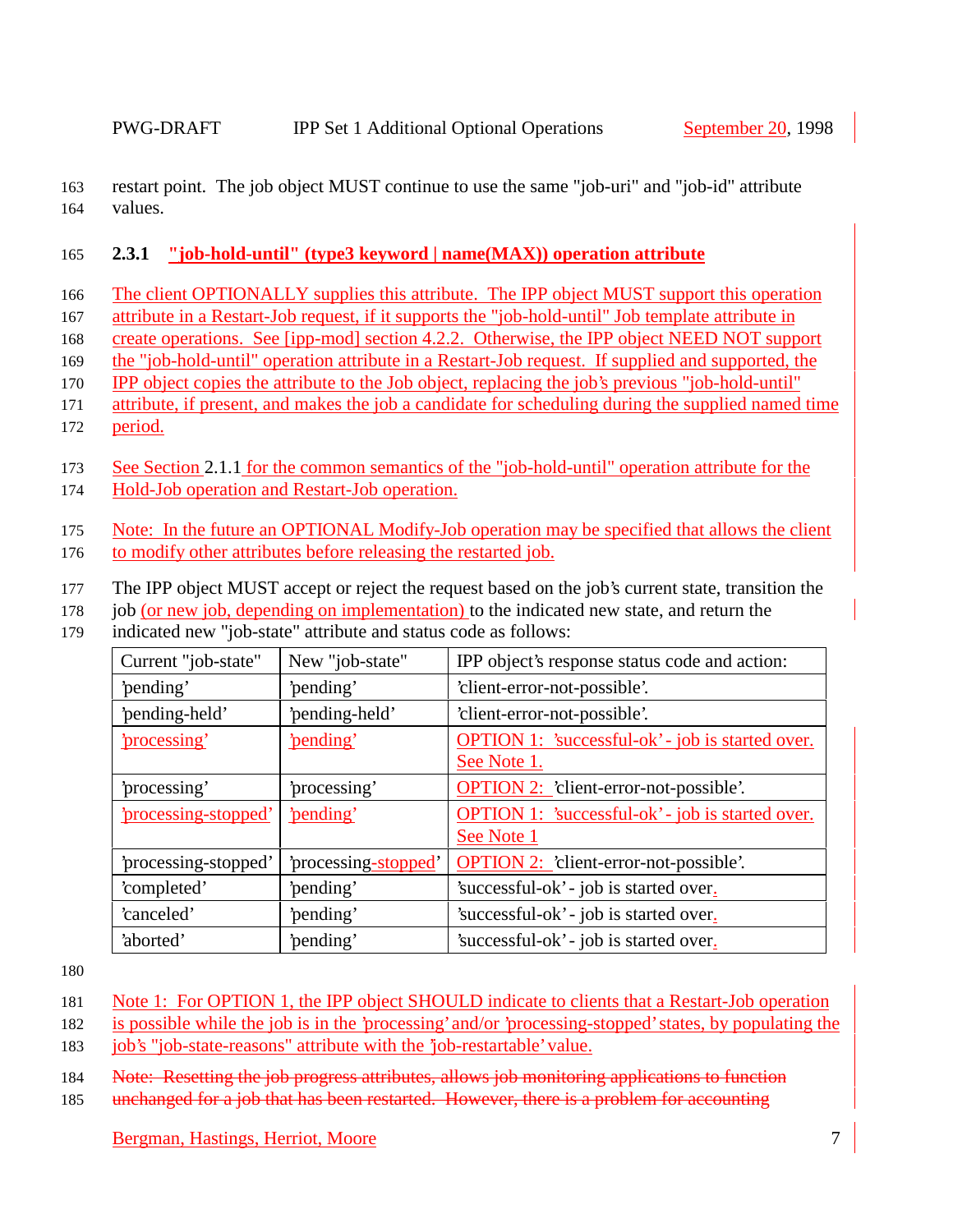- 186 applications that "pull" the job accounting data from the IPP object after the job completes using
- 187 the Get-Job-Attributes or Get-Jobs operations (or SNMP MIBs). Since the "job-id" and "job-uri"
- 188 for the restarted job are the same as the original job and the accounting attributes are reset, the
- 189 accounting program may not be able to detect that the job was restarted and is using additional
- 190 resources. It is recommended that the Reprocess-Job operation (see section 2.4) be used when
- accurate accounting data is desired to be made available to accounting programs that pull the data
- 192 from the IPP Printer after the job completes, since a new job with a new "job-id" and "job-uri" is
- 193 created while the old job remains for the accounting program to query accounting attributes. On
- 194 the other hand, if an IPP object "pushes" the accounting data to the accounting application when
- 195 the job completes, say, using event notification [ipp-not], then support of the Restart-Job
- 196 operation is not in conflict with such "pull" accounting.
- *Access Rights:* The requesting user must either be the submitter of the job or an operator or
- 198 administrator of the Pprinter object. Otherwise, the IPP object MUST reject the operation and
- return: 'client-error-forbidden', 'client-error-not-authenticated', or 'client-error-not-authorized' as
- appropriate.

## **3 The Job History concept and additional "job-state-reasons"**

- This section explains the so-called Printer object's "job-history" that contains the recently
- completed, canceled, and aborted jobs. This section also specifies the 'job-restartable' value of
- the "job-state-reasons" Job Description attribute for use with the Restart-Job operations.

## **3.1 The "job history" concept**

- When a job is completed, canceled, or aborted, the IPP Printer object MAY retain the job with its
- document data in a restartable condition using the Restart-Job operation for an implementation-
- defined time period which may be zero seconds. If the IPP object supports the "job-state-
- reasons" attribute and the Restart-Job operation, then it SHOULD indicate that such jobs are
- restartable by adding the 'job-restartable' value to the job's "job-state-reasons" attribute (see
- Section 3.2) during that implementation-defined time period.
- 212 After the implementation-defined restartable time period expires, the Printer object deletes the
- 213 document data for the job and the job becomes part of the "job history". The Print object MAY
- also delete any number of the job attributes. Since the job is no longer restartable, the Printer
- object MUST remove the 'job-restartable' value from the job's "job-state-reasons" attribute, if
- supported. Clients are able to query jobs in the Printer object's "job history" using Get-Job-
- Attributes and Get-Jobs operations.
- Subsequently, the IPP Printer removes jobs from its "job history" in an implementation-defined
- manner, such as after a fixed time period (which MAY be zero seconds) or when the number of
- jobs exceeds a fixed number. Thereupon, the job can no longer be queried using the Get-Job-
- Attributes and Get-Jobs operations and the IPP object returns the 'client-error-not-found' or
- 'client-error-gone' as appropriate.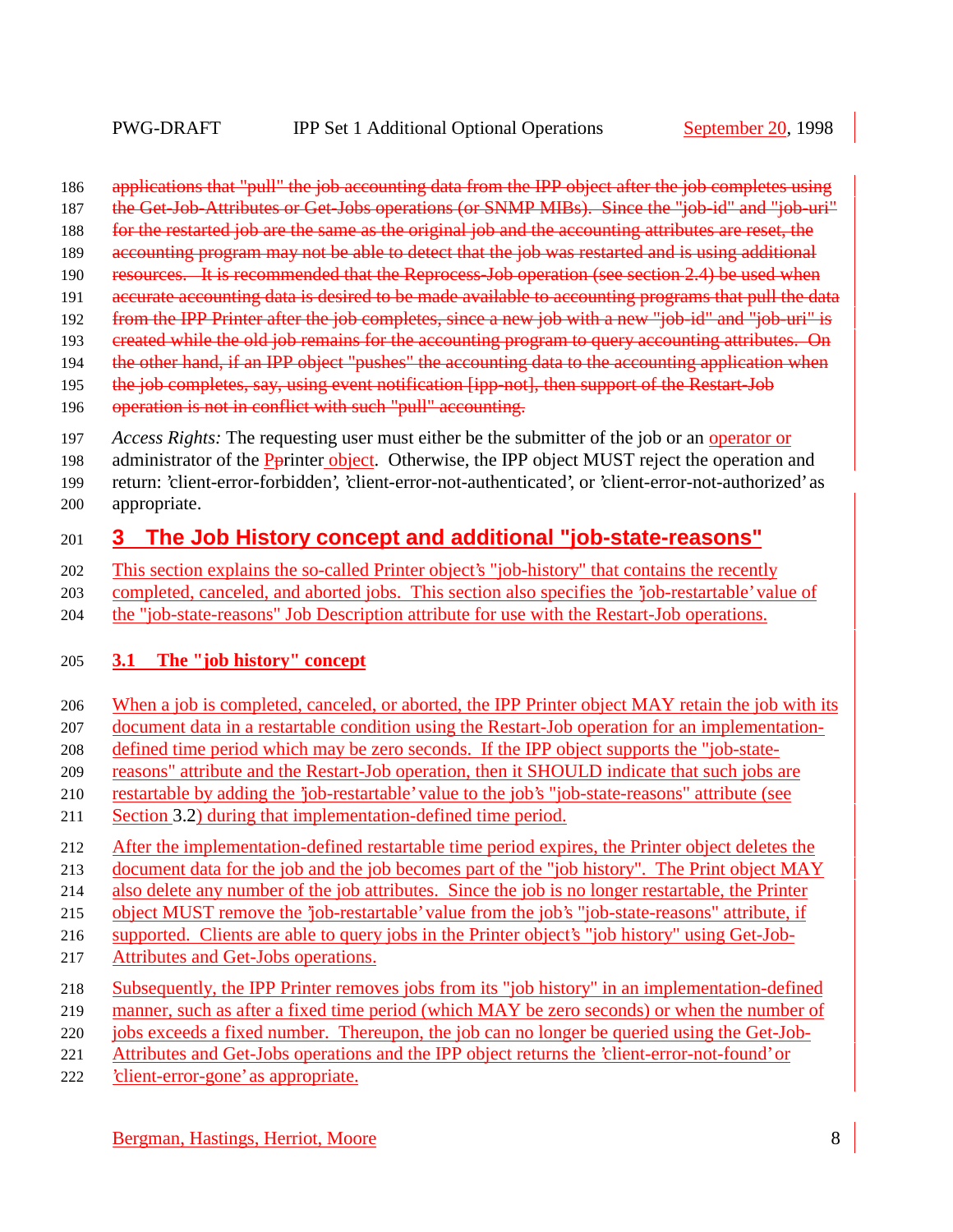## 223 **3.2 Add a new 'job-restartable' value to the "job-state-reasons" attribute**

| 224 | The following new keyword value is specified for use with the "job-state-reasons" Job          |
|-----|------------------------------------------------------------------------------------------------|
| 225 | Description attribute and the Restart-Job operation (see Section 2.3):                         |
| 226 | job-restartable' - This job is currently able to be restarted using the Restart-Job operation. |
| 227 | With which job states this values is used depends on implementation, i.e., OPTION 1 vs.        |
| 228 | OPTION 2 in the job state transition table in Section 2.3. Whenever the IPP object will        |
| 229 | reject a Restart-Job operation for the job with the 'client-error-not-possible' error status   |
| 230 | code because the job is not restartable, the IPP object MUST remove this value from the        |
| 231 | job's "job-state-reasons" attribute.                                                           |
| 232 |                                                                                                |
| 233 | For example, after a job is completed (job state is 'completed', 'aborted', or 'canceled), the |
| 234 | implementation MAY retain the job in a restartable condition for an implementation-            |
| 235 | defined time period. When that time elapses, an implementation MAY delete the                  |
| 236 | document data, but MAY retain some or all of the job attributes as a "job history" for an      |
| 237 | additional implementation-defined time period. During this second time period, the             |
| 238 | implementation removes the 'job-restartable' value from the job's "job-state-reasons"          |
| 239 | attribute, since the job can no longer be restarted.                                           |

#### 240 **2.4Reprocess-Job**

241 This operation allows a client to reprocess a copy of the job that is retained in the queue after

242 processing is completed. A copy of the job restarts at the beginning on the same IPP Printer

243 object with possibly different Job Template attributes supplied by the client in the request. Thus

244 the Reprocess-Job operation is another create job operation and all of the semantics that [ipp-

245 mod] specifies for "create job operations" also apply to the Reprocess-Job operation.

- 246 The client MAY supply any Job Template attributes as in a create job operation whether they
- 247 were originally supplied in the job create operation or not. The Printer object performs a
- 248 validation as in a create operation of the job that would be made up of any supplied attributes
- 249 replacing the corresponding job's attributes in combination with any of the job's remaining Job
- 250 Template attributes. If the Printer object supports the new combination of Job Template
- 251 attributes, the Printer object accepts the Reprocess-Job operation, creates a new job, assigns new
- 252 "iob-id" and "job-uri" values, and makes a copy of the job attributes with their new values.
- 253 The IPP object initializes the Job Description attributes of the new job as in a create job
- 254 operation, so that attributes such as "media-sheets-completed", and "job-k-octets-processed" start
- 255 at 0 and the new job enters the 'pending' or 'pending-held' state, as after a job create operation.
- 256 The returned groups are the same as for the Print-Job operation including the "job-id" and "job-
- 257 uri" attributes with the new values assigned by the Printer object, whether the job has one or
- 258 multiple documents.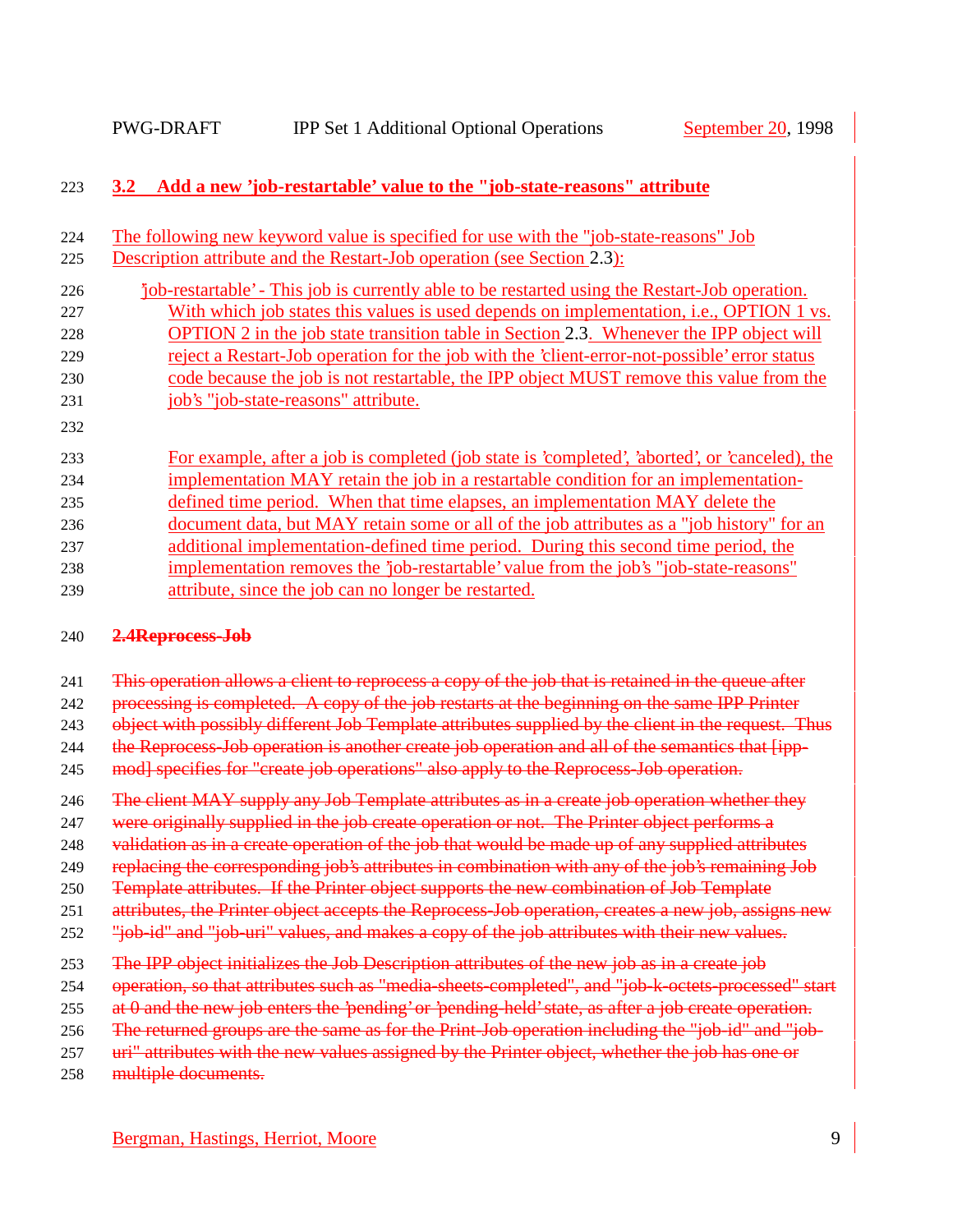- 259 The Printer object leaves the old 'completed', 'canceled', or 'aborted' job as is and does not change
- 260 any of its attributes. Therefore, the Job Description attributes are preserved for job monitoring
- 261 and accounting purposes for the specified (old) job. Whether the document data is copied or
- 262 shared between the old and the new job, depends on implementation, and cannot be detected by
- 263 the client. Either the old job or the new job may be the target of subsequent Reprocess-Job
- 264 **operations.**
- 265 The IPP object MUST accept or reject the request based on the job's current state, transition the
- 266 job to the indicated new state, and return the indicated new job's new "job-state" attribute and
- 267 status code as follows:

| Old job's current<br>"job-state" | New job's new<br><del>"job-state"</del> | <b>IPP</b> object's response status code<br>and action: |
|----------------------------------|-----------------------------------------|---------------------------------------------------------|
| 'pending'                        | $H\rightarrow H$                        | 'elient-error-not-possible'.                            |
| 'pending held'                   | H/a                                     | 'elient error not possible'.                            |
| 'processing'                     | $H\rightarrow H$                        | 'elient-error-not-possible'.                            |
| 'processing-stopped'             | H/a                                     | 'elient-error-not-possible'.                            |
| 'completed'                      | 'pending' or 'pending-held'             | 'successful-ok'                                         |
| 'canceled'                       | 'pending' or 'pending-held'             | 'successful-ok'                                         |
| <u>'ahorted'</u>                 | 'pending' or 'pending held'             | $\ell$ uccossful ok<br>nuutammuutti                     |

- 268 *Access Rights:* The requesting user must either be the submitter of the job or an administrator of
- 269 the printer. Otherwise, the IPP object MUST reject the operation and return: 'client-error-
- 270 forbidden', 'client-error-not-authenticated', or 'client-error-not-authorized' as appropriate.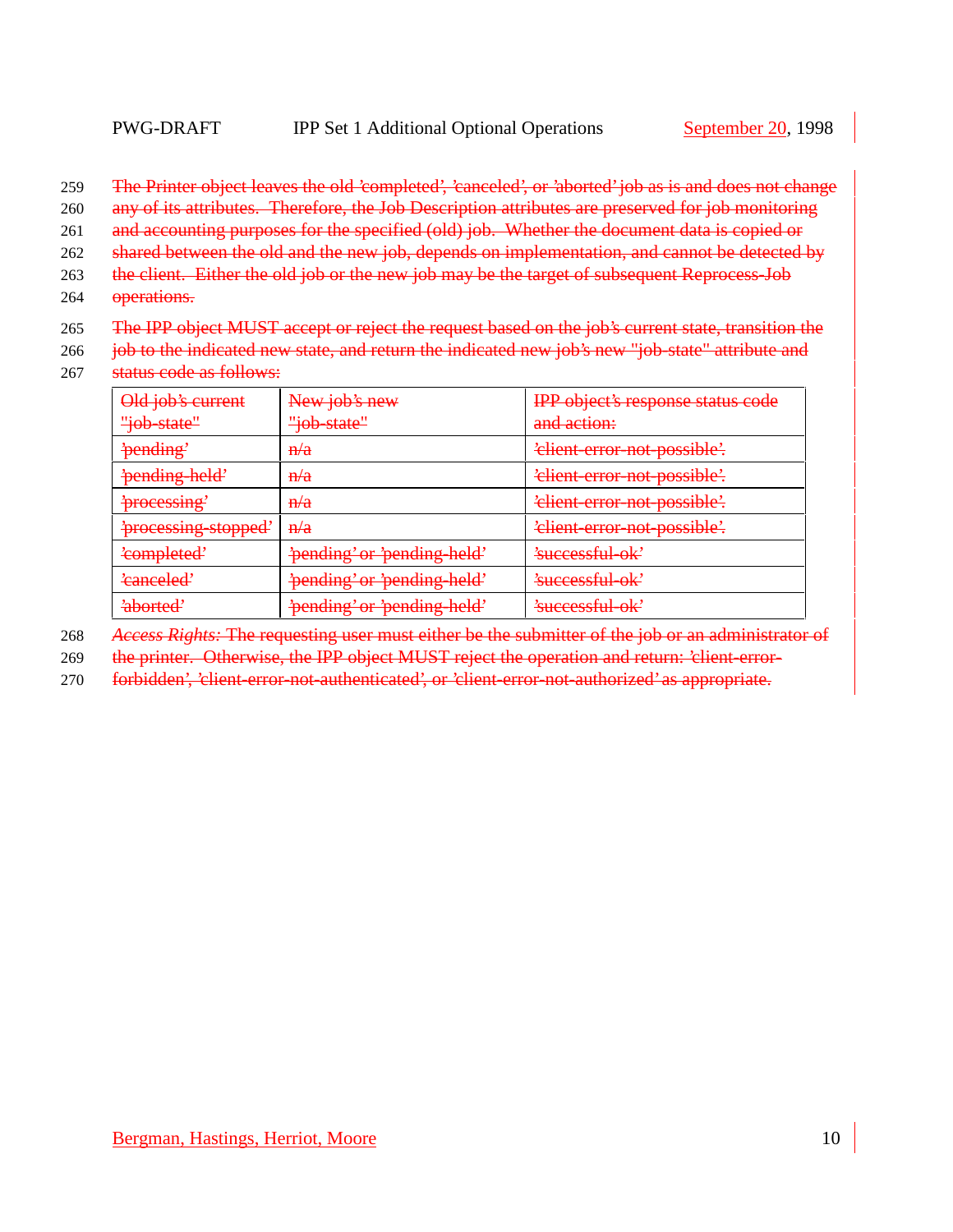# **34 Printer operations**

|          |                     |                                                                |           | The printer operations in Set 1 are for use by operators and administrators of each Printer object.<br>The following figure is copied from [ipp-mod] with the addition of the following arrow: |
|----------|---------------------|----------------------------------------------------------------|-----------|------------------------------------------------------------------------------------------------------------------------------------------------------------------------------------------------|
|          | $any***$            |                                                                |           |                                                                                                                                                                                                |
|          |                     |                                                                |           |                                                                                                                                                                                                |
|          |                     |                                                                |           | indicating an additional source of job submission using IPP or any other job submission protocol<br>that passes to the device but does NOT pass through the IPP Printer object in question.    |
| Legend:  |                     |                                                                |           |                                                                                                                                                                                                |
|          |                     |                                                                |           |                                                                                                                                                                                                |
|          |                     | ##### indicates a Printer object which is                      |           |                                                                                                                                                                                                |
|          |                     | either embedded in an output device or is                      |           |                                                                                                                                                                                                |
|          |                     | hosted in a server. The Printer object                         |           |                                                                                                                                                                                                |
|          |                     | might or might not be capable of queuing/spooling.             |           |                                                                                                                                                                                                |
| any      |                     | indicates any network protocol or direct                       |           |                                                                                                                                                                                                |
|          |                     | connect, including IPP                                         |           |                                                                                                                                                                                                |
|          |                     |                                                                |           |                                                                                                                                                                                                |
|          | embedded printer:   |                                                                |           |                                                                                                                                                                                                |
|          |                     |                                                                |           | output device<br>$any****+--------------+$                                                                                                                                                     |
| $\circ$  | $+ - - - - - - - +$ |                                                                |           | ###########                                                                                                                                                                                    |
|          |                     | client  ------------IPP------------># Printer #                |           |                                                                                                                                                                                                |
|          | $+ - - - - - - - +$ |                                                                |           | # Object                                                                                                                                                                                       |
|          |                     |                                                                |           | ###########                                                                                                                                                                                    |
|          |                     |                                                                |           | +-------------                                                                                                                                                                                 |
|          | hosted printer:     |                                                                |           |                                                                                                                                                                                                |
|          |                     |                                                                |           | $\text{any}$ ****>+--------------                                                                                                                                                              |
| $\circ$  | $+ - - - - - - - +$ | ###########                                                    |           |                                                                                                                                                                                                |
|          |                     | client $\vert$ --IPP--># Printer #-any-> $\vert$ output device |           |                                                                                                                                                                                                |
|          | $+ - - - - - - - +$ | # Object                                                       | #         |                                                                                                                                                                                                |
|          |                     | ###########                                                    |           |                                                                                                                                                                                                |
|          |                     |                                                                |           |                                                                                                                                                                                                |
|          |                     |                                                                |           | $\frac{any***+-----------------}{}$                                                                                                                                                            |
| fan out: |                     |                                                                |           |                                                                                                                                                                                                |
|          |                     |                                                                | $+ - - >$ | output device                                                                                                                                                                                  |
|          |                     |                                                                | any,      |                                                                                                                                                                                                |
| O        | client              | ###########<br>-IPP-># Printer #--*                            |           |                                                                                                                                                                                                |
|          |                     | # Object                                                       | #         |                                                                                                                                                                                                |
|          |                     | ###########                                                    | any       |                                                                                                                                                                                                |
|          |                     |                                                                | $+ - - >$ | output device                                                                                                                                                                                  |
|          |                     |                                                                |           |                                                                                                                                                                                                |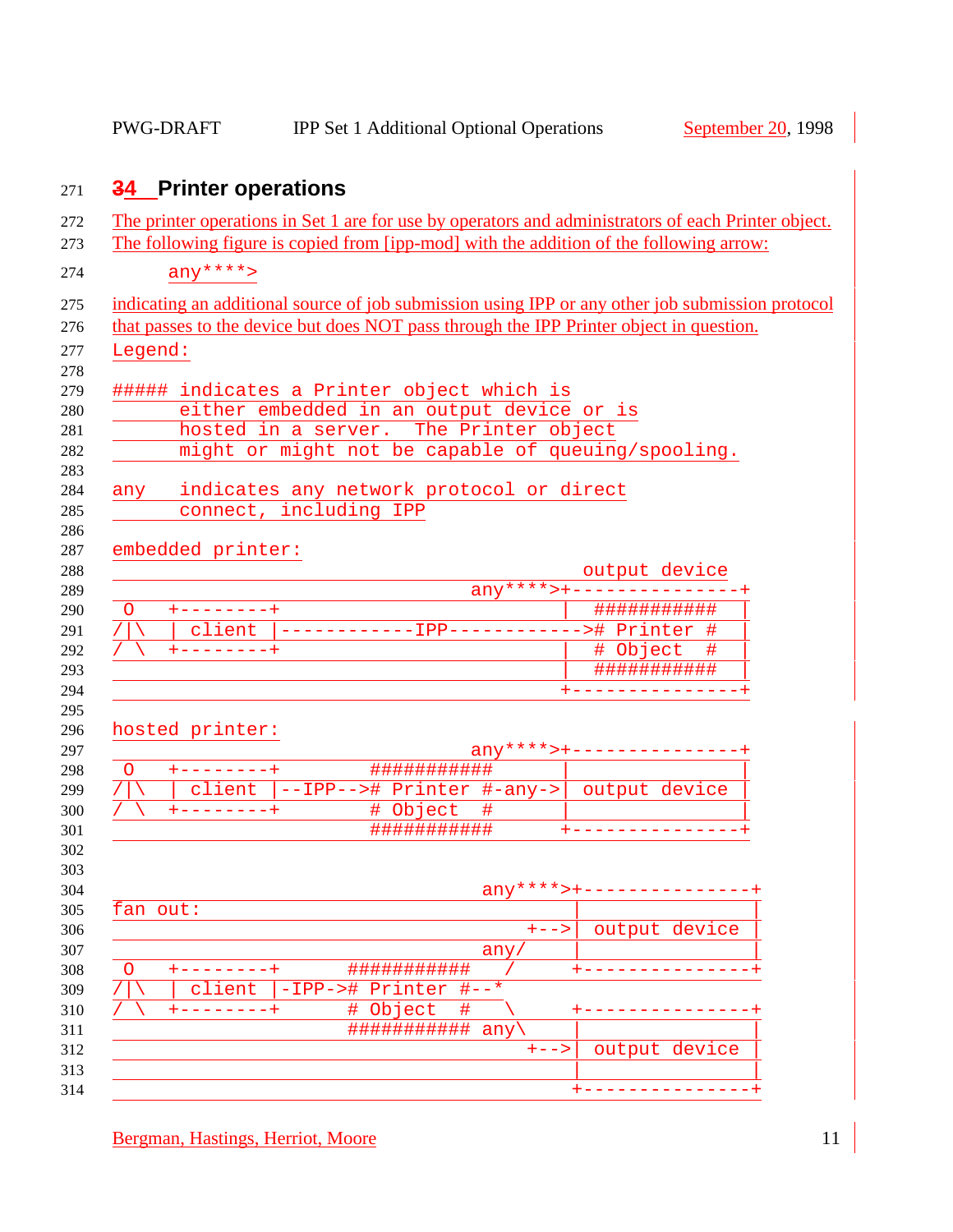| 315                                                         | The operation attributes for the Printer operation requests are as follows:-                                                                                                                                                                                                                                                                                                                      |
|-------------------------------------------------------------|---------------------------------------------------------------------------------------------------------------------------------------------------------------------------------------------------------------------------------------------------------------------------------------------------------------------------------------------------------------------------------------------------|
| 316                                                         | Group 1: Operation Attributes                                                                                                                                                                                                                                                                                                                                                                     |
| 317<br>318<br>319<br>320                                    | Natural Language and Character Set:<br>The "attributes-charset" and "attributes-natural-language" attributes as described in<br>section 3.1.4.1 of [ipp-mod].                                                                                                                                                                                                                                     |
| 321<br>322<br>323<br>324                                    | Target:<br>The "printer-uri" (uri) operation attribute which is the target for this operation as<br>described in section 3.1.5 of [ipp-mod].                                                                                                                                                                                                                                                      |
| 325<br>326<br>327                                           | <b>Requesting User Name:</b><br>The "requesting-user-name" (name(MAX)) attribute SHOULD be supplied by the client<br>as described in section 8.3 of [ipp-mod].                                                                                                                                                                                                                                    |
| 328                                                         | The operation attributes for the Printer operation responses are as follows:                                                                                                                                                                                                                                                                                                                      |
| 329                                                         | Group 1: Operation Attributes                                                                                                                                                                                                                                                                                                                                                                     |
| 330<br>331<br>332<br>333<br>334<br>335<br>336<br>337<br>338 | <b>Status Message:</b><br>In addition to the REQUIRED status code returned in every response, the response<br>OPTIONALLY includes a "status-message" (text) operation attribute as described in<br>section 3.1.6 of [ipp-mod].<br>Natural Language and Character Set:<br>The "attributes-charset" and "attributes-natural-language" attributes as described in<br>section $3.1.4.2$ of [ipp-mod]. |
| 339                                                         | <b>Group 2: Unsupported Attributes</b>                                                                                                                                                                                                                                                                                                                                                            |
| 340<br>341<br>342<br>343                                    | This is a set of Operation attributes supplied by the client (in the request) that are not<br>supported by the Printer object or that conflict with one another (see sections 3.2.1.2 and<br><u>16).</u>                                                                                                                                                                                          |
| 344                                                         | <b>Group 3: Printer Object Attributes</b>                                                                                                                                                                                                                                                                                                                                                         |
| 345<br>346<br>347<br>348                                    | Printer state information"printer state" and "printer state reasons:<br>The Printer object MUST return the "printer-state" [ipp-mod 4.4.10] and, if supported, the<br>"printer-state-reasons" [ipp-mod 4.4.11] attributes in order to indicate the effect of the<br>operation on the Printer object.                                                                                              |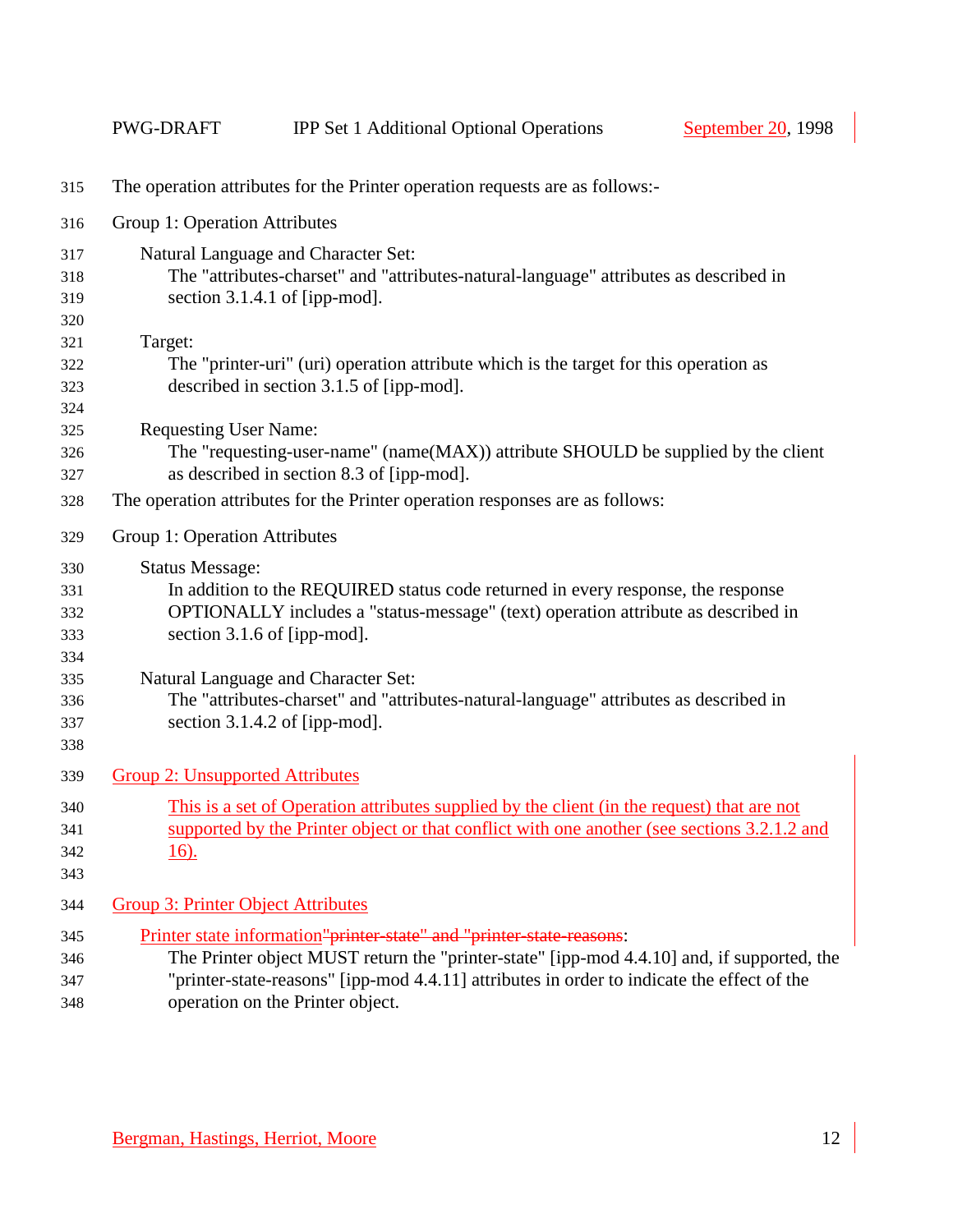## **1.14.1 Pause-Printer**

- This operation allows a client to stop the Printer object from scheduling jobs on all its devices.
- 351 Depending on implementation, the Pause-Printer operation MAY also and to-stop the Printer
- 352 from processing the current job or jobs, if supported. Any job that is currently being printed is
- either stopped as soon as the implementation permits or is completed, depending on
- implementation. The Printer object MUST still accept create operations to create new jobs, but
- MUST prevent any jobs from entering the 'processing' state.
- If the Pause-Printer operation is supported, then the Resume-Printer operation MUST be supported, and vice-versa.
- The IPP Printer stops the current job(s) on its device(s) that were in the 'processing' or
- 'processing-stopped' states as soon as the implementation permits. If the implementation
- supports the "printer-state-reasons" attribute and the devices will take appreciable time to stop,
- the IPP Printer adds the 'moving-to-paused' value to the Printer object's "printer-state-reasons"
- attribute. When the device(s) have all stopped, the IPP Printer transitions the Printer object to the
- 'stopped' state, removes the 'moving-to-paused' value, if present, and adds the 'paused' value to
- the Printer object's "printer-state-reasons" attribute.
- When the current job(s) complete that were in the 'processing' state, the IPP Printer transitions
- them to the 'completed' state. When the current job(s) stop in mid processing that were in the
- 'processing' state, the IPP Printer transitions them to the 'processing-stopped' state and, if the
- "job-state-reasons" attribute is supported, adds the 'printer-stopped' value to the job's "job-state-
- reasons" attribute.
- Note: for any jobs that are 'pending' or 'pending-held', the 'printer-stopped' value of the jobs'
- "job-state-reasons" attribute also applies. However, the IPP Printer NEED NOT update those
- job's "job-state-reasons" attributes and only need return the 'printer-stopped' value when those
- jobs are queried (so-called "lazy evaluation").
- Whether the Pause-Printer operation affects jobs that were submitted to the device from other
- sources than the IPP Printer object (see the any\*\*\*> arrow in the figure above) in the same
- way that the Pause-Printer operation affects jobs that were submitted to the IPP Printer object
- using IPP, depends on implementation, i.e., on whether the IPP protocol is being used as a
- universal management protocol or just to manage IPP jobs, respectively.
- The IPP Printer MUST accept the request in any state, transition the Printer to the indicated new
- "printer-state" before returning, and return the indicated "printer-state", "printer-state-reasons",
- and status code as follows:

| Current         | <b>New</b>      | "printer-  | IPP Printer's response status code and action: |
|-----------------|-----------------|------------|------------------------------------------------|
| "printer-state" | "printer-state" | state-     |                                                |
|                 | returned        | reasons"   |                                                |
| 'idle'          | 'stopped'       | paused'    | 'successful-ok'                                |
| processing'     | processing'     | moving-to- | <b>OPTION 1: 'successful-ok';</b>              |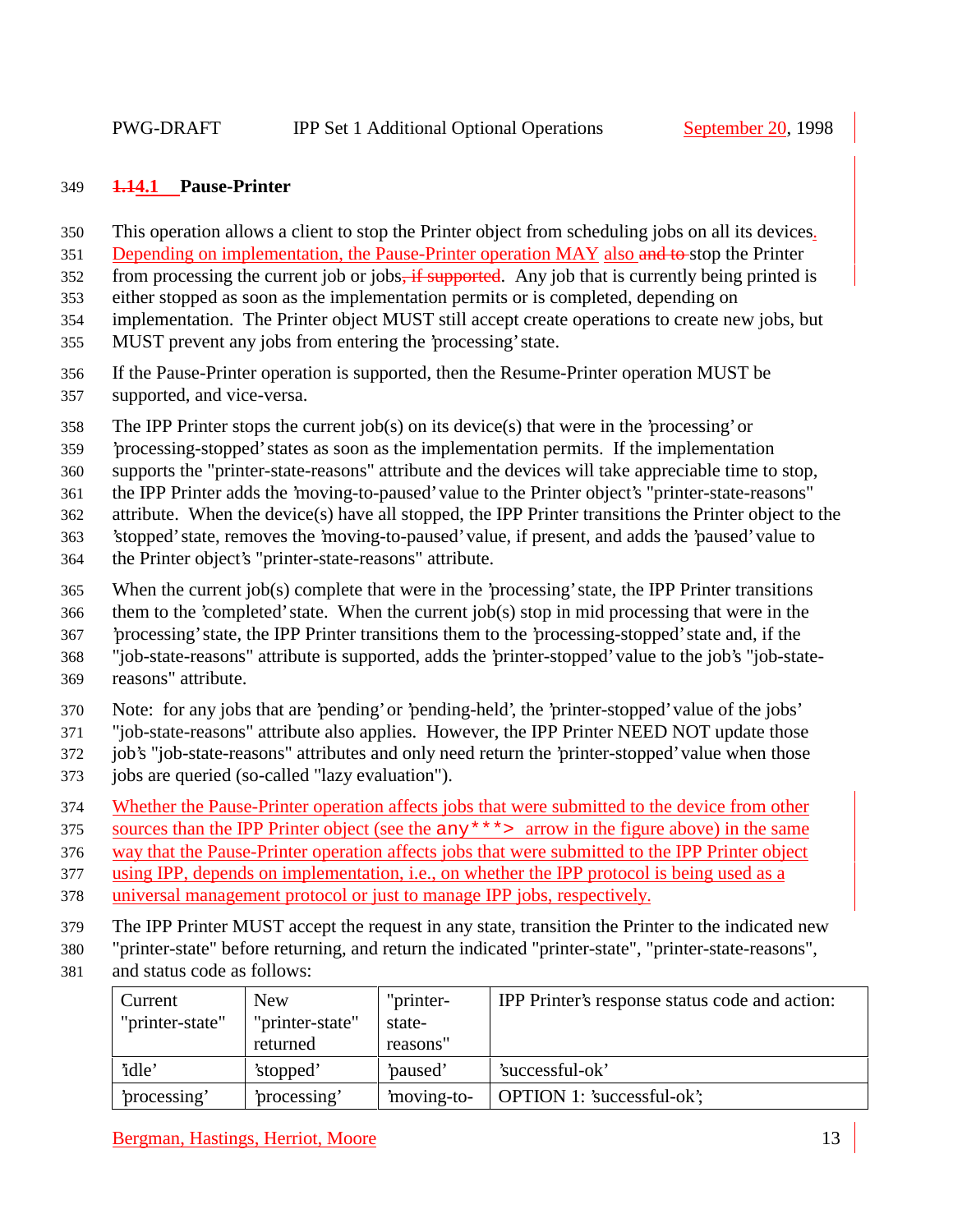|              |           | paused' | Later, when all output has stopped, the "printer-<br>state" becomes 'stopped', and the 'paused' value<br>replaces the 'moving-to-paused' value in the<br>"printer-state-reasons" attribute |
|--------------|-----------|---------|--------------------------------------------------------------------------------------------------------------------------------------------------------------------------------------------|
| 'processing' | 'stopped' | paused' | <b>OPTION 2: 'successful-ok';</b><br>all output stopped immediately                                                                                                                        |
| 'stopped'    | 'stopped' | paused' | 'successful-ok'                                                                                                                                                                            |

382 *Access Rights:* The requesting user must be an operator or administrator of the Pprinter object.

383 Otherwise, the IPP Printer MUST reject the operation and return: 'client-error-forbidden', 'client-384 error-not-authenticated', or 'client-error-not-authorized' as appropriate.

#### 385 **1.1.14.1.1 Add a new 'moving-to-paused' value to the "printer-state-reasons" attribute**

- 386 The following new keyword value is specified for use with the "printer-state-reasons" Printer 387 Description attribute:
- 388 'moving-to-paused': Someone The Printer object's operator or administrator has paused the 389 Printer object using the Pause-Printer operation or other means, but it has not yet stopped 390 producing output. When all the devices stop producing output, the Printer object MUST 391 replace this value with the 'paused' value.

## 392 **1.24.2 Resume-Printer**

393 This operation allows a client to resume the Printer object scheduling jobs on all its devices. If

- 394 the Printer object supports the "printer-state-reasons" attribute, it MUST remove the 'paused' and
- 395 'moving-to-paused' values from the Printer object's "printer-state-reasons" attribute, if present. If
- 396 there are no other reasons to keep a device paused (such as media-jam), the IPP Printer
- 397 transitions itself to the 'processing' or 'idle' states, depending on whether there are jobs to be
- 398 processed or not, respectively, and the device(s) resume processing jobs.
- 399 If the Pause-Printer operation is supported, then the Resume-Printer operation MUST be
- 400 supported, and vice-versa.
- 401 The IPP Printer removes the 'printer-stopped' value from any job's "job-state-reasons" attributes 402 contained in that Printer.
- 403 The IPP Printer MUST accept the request in any state, transition the Printer object to the
- 404 indicated new state, and return the indicated "printer-state" and status code as follows:

| Current         | New "printer-state" | IPP Printer's response status code and action: |
|-----------------|---------------------|------------------------------------------------|
| "printer-state" | returned            |                                                |
| 'idle'          | 'idle'              | 'successful-ok'                                |
| processing'     | processing'         | 'successful-ok'                                |
| 'stopped'       | processing'         | 'successful-ok';                               |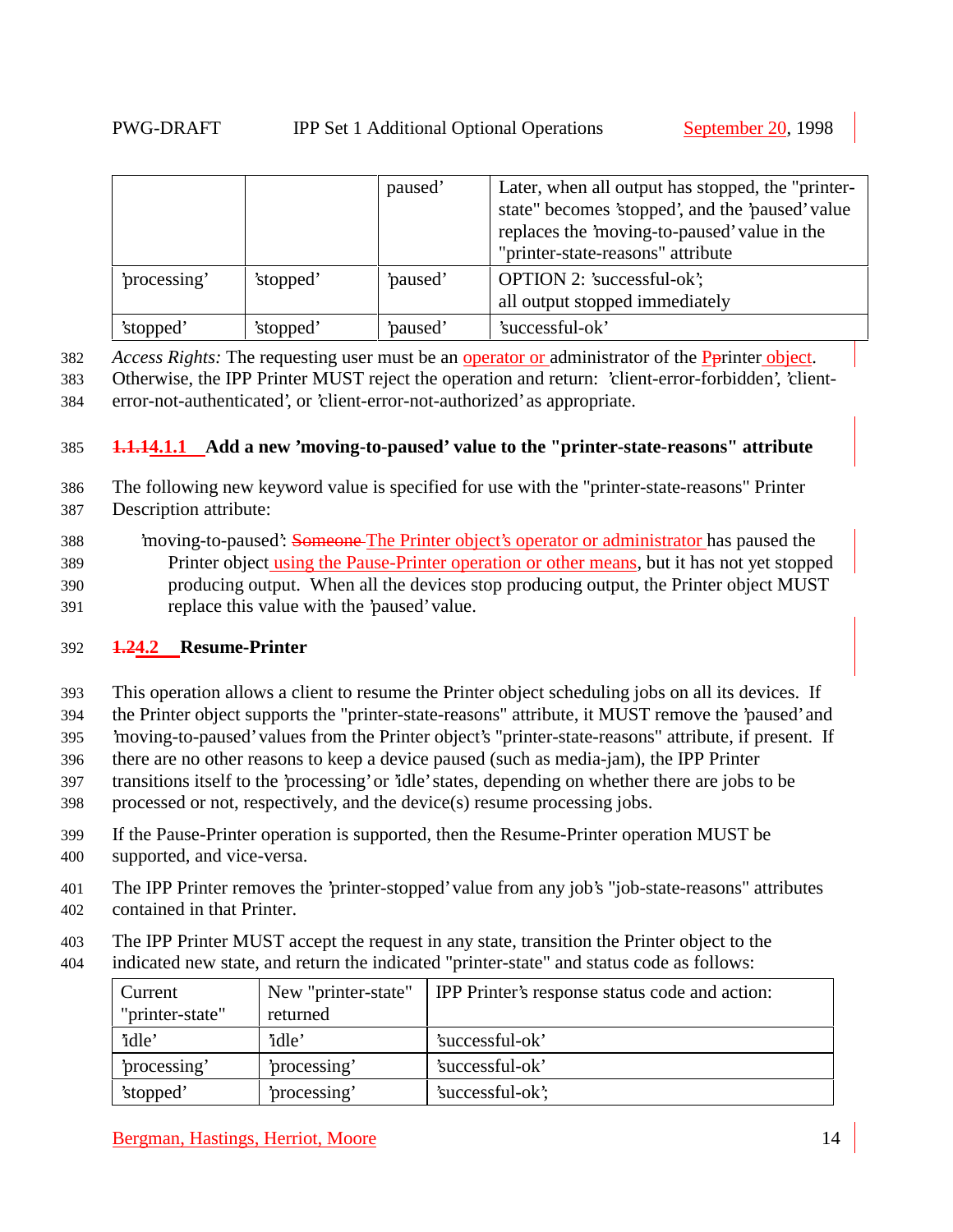|           |       | when there are jobs to be processed     |
|-----------|-------|-----------------------------------------|
| 'stopped' | 'idle | 'successful-ok';                        |
|           |       | when there are no jobs to be processed. |

*Access Rights:* The requesting user must be an operator or administrator of the Pprinter object.

Otherwise, the IPP Printer MUST reject the operation and return: 'client-error-forbidden', 'client-

error-not-authenticated', or 'client-error-not-authorized' as appropriate.

#### **1.34.3 Purge-Jobs**

- This operation allows a client to remove all jobs from an IPP Printer object, regardless of their
- job states, including jobs in the Printer object's "job-history" (see Section 3.1). After a Purge-
- Jobs operation has been performed, a Printer object MUST return no jobs in subsequent Get-Job-
- Attributes and Get-Jobs responses (until new jobs are submitted).
- Whether the Purge-Jobs (and Get-Jobs) operation affects jobs that were submitted to the device
- from other sources than the IPP Printer object (see the any\*\*\*> arrow in the figure in Section
- 4) in the same way that the Purge-Jobs operation affects jobs that were submitted to the IPP
- Printer object using IPP, depends on implementation, i.e., on whether the IPP protocol is being
- used as a universal management protocol or just to manage IPP jobs, respectively.
- Note: if an operator wants to cancel all jobs without clearing out the job history, the operator uses the Cancel-Job operation on each job instead of using the Purge-Job operation.
- The Printer object MUST accept this operation in any state and transition the Printer object to the 'idle' state.
- *Access Rights:* The requesting user must be an operator or administrator of the Pprinter object.
- Otherwise, the IPP object MUST reject the operation and return: client-error-forbidden, client-
- error-not-authenticated, and client-error-not-authorized as appropriate.

## **5 Security Considerations**

- For the job operations in Set 1 (Section 2), the requesting user must either be the submitter of the
- job or an operator or administrator of the Printer object (see [ipp-mod] Section 1). Otherwise,
- the IPP object MUST reject the operation and return: 'client-error-forbidden', 'client-error-not-
- authenticated', or 'client-error-not-authorized' as appropriate. See [ipp-mod] Section 8.3 on the
- two ways that the client MUST specify the user who is performing each IPP operation.
- For the printer operations in Set 1 (Section 4), the requesting user must by an operator or
- administrator of the Printer object (see [ipp-mod] Section 1). The means for authorizing an
- operator or administrator of the Printer object are not specified in either [ipp-mod] or this
- document.